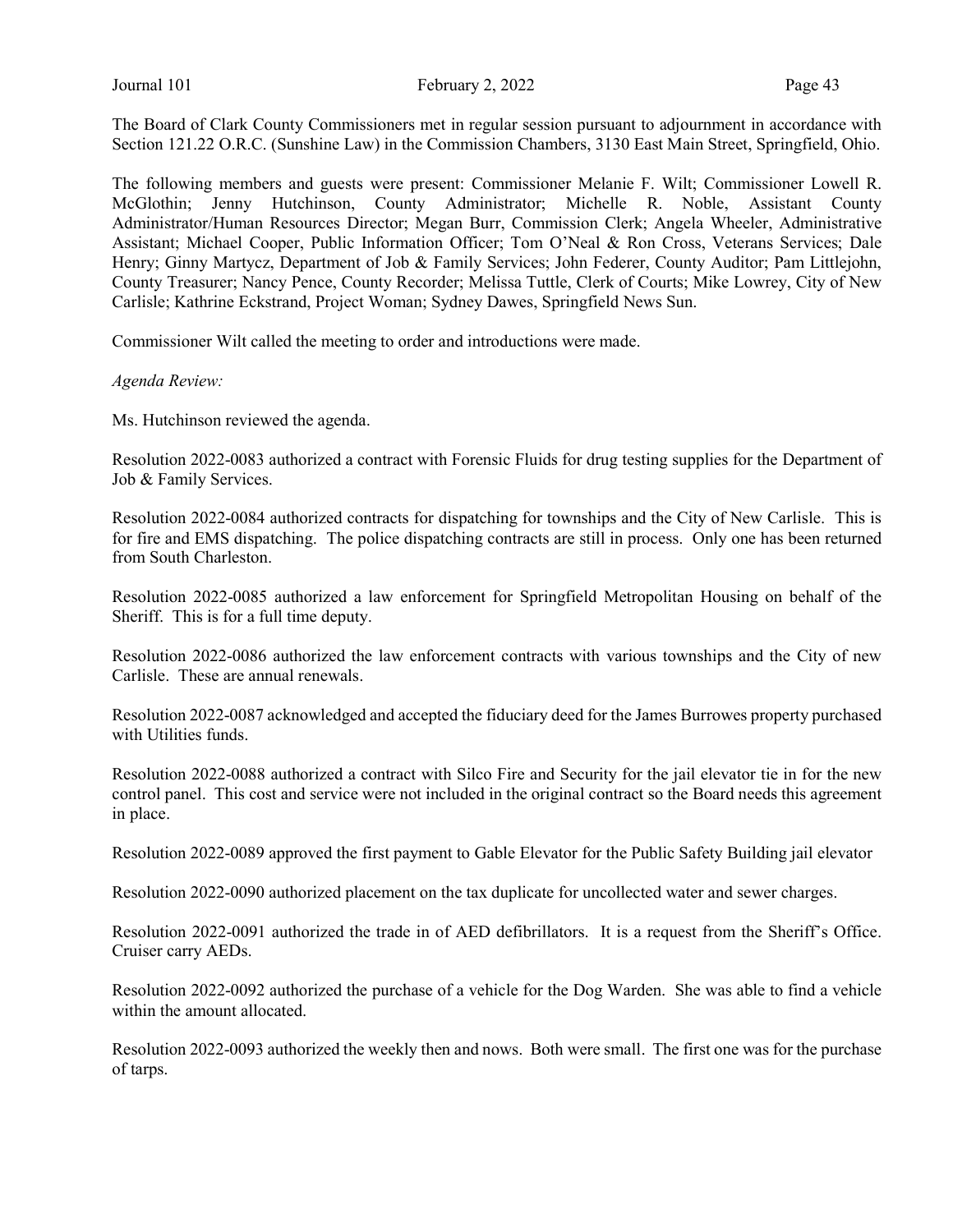Resolution 2022-0094 authorized the weekly travel and expense allowances. It is for Judge Carey to attend winter conference.

Resolution 2022-0095 acknowledged receipt of the Certificate of Estimated Revenues for the Historical Society levy.

Resolution 2022-0096 authorized the submission of the levy language for the Historical Society levy to the Board of Elections. These may need to be pulled which will push the request to be on the November ballot.

Resolution 2022-0097 authorized an add-on to authorize the lease agreement for the title space in New Carlisle. Commissioner Wilt asked Ms. Tuttle if there are other county services that could be provided in that space. Ms. Tuttle explained another business has left but their space has been allocated to the BMV. She would be open to other services however the space is limited. The old lease expired end of 2021.

#### County Commissioner Updates:

Commissioner Wilt attended the organization meeting for the OneOhio Region 14 group. OneOhio is the group created for the opioid settlement to distribute funds across the State. Each region in the State has to have their own structure. Each county needs an advisory board that includes representatives from the villages, townships, municipalities, Sheriff and Prosecutor. The State has provided model information. Commissioner Wilt will be the Clark County appointee for OneOhio. The Commissioners will need to give thought to the structure. The amount received from the settlement will be spread out over 10 years.

#### AB Graham Deputy Funding:

Commissioner Wilt noted the elected officials in the AB Graham Building were in attendance. The Board allocated funds in the 2022 budget to cover the cost of the AB Graham deputy. Since before the renovation she heard the need for security to protect employees and residents. That was a continued concern. Last year Ms. Tuttle covered the cost of the second deputy. She has since reevaluated and didn't want to fund it anymore. The Commissioners decided to fund the second deputy and allocate it in an ongoing way. Money was allocated to each elected official's budget and the elected officials were asked to earmark those funds for the AB Graham deputy. This was done in conjunction with the Sheriff and her management of the contracted deputies.

Mr. Federer was surprised by the memo received concerning the rationale about how to secure the building. Since he has been in office security has been discussed. Safety measures have been taken. He thanked the Commission for the thought of funding the deputy, however, it isn't the Auditor's building to secure. That is the Commissioners' building. He stated no other building function, such as janitorial, improvements or repairs, are handled in this manner. He was appreciative of the funding the Commissioners provided. He felt the Sheriff should determine the needs of the building.

Commissioner Wilt stated the Sheriff has been consulted on this.

He strongly felt it should be between the Sheriff and Commissioners. He didn't understand the breakout. Ms. Hutchinson said it was based on size of general fund budget. The judges would not be included in this.

Mr. Federer felt how the funds are budgeted are misapplied. If the Commission feels that the Sheriff needs paid those funds should be allocated to the Sheriff to pay for security in that building. The elected officials' job [in AB Graham] is not to manage security.

Mr. Tuttle spoke at the Commission meeting in September about funding the deputy. There are times there is only one deputy. The Sheriff isn't backfilling the absence of the deputy unless it is extended leave over 10 days.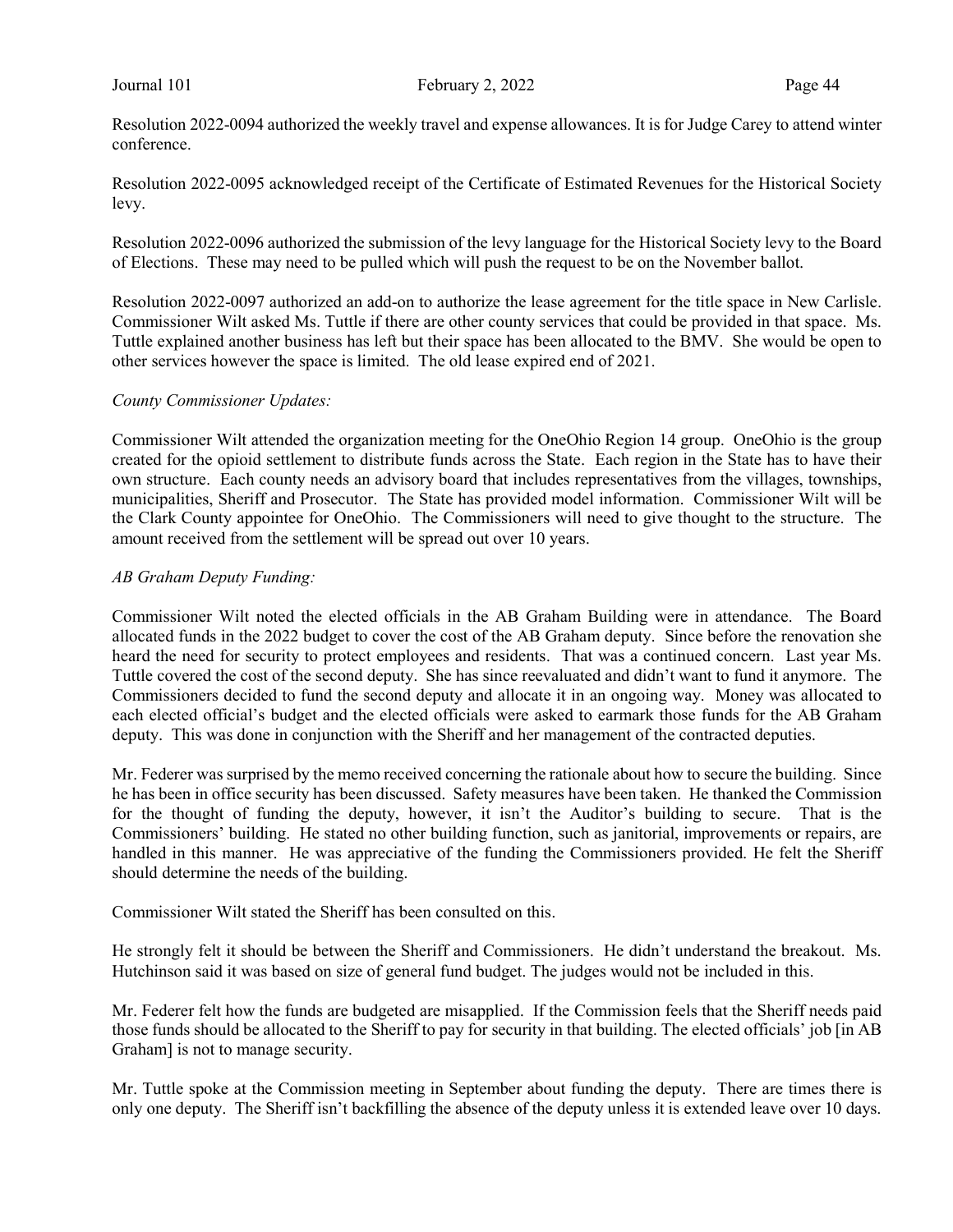She said Friday's are the Title Office's busy time, especially during summer. The Title Office doesn't need security. Ms. Tuttle suggested a deputy as needed. She appreciated the Commission handling it.

Ms. Hutchinson explained the first deputy is in AB Graham for the courts. If the courts are not in session that deputy does not need to be there. If the second deputy isn't funded there isn't a deputy for that building. Ms. Hutchinson heard the concern about backfilling the second deputy. She would include that in the contract language. The first deputy is not there to serve the other offices in AB Graham. The courts process protection orders and handle domestic issues that create a higher level concern. The courts are the only reason security is even in that building. The Sheriff is required by Ohio Revised Code to provide a deputy to the courts. The allocation by the Board is not a requirement of the code. It was a response to the concerns heard from AB Graham offices.

Commissioner Wilt felt a strong case had been made and that it was very important.

Commissioner Wilt asked Ms. Pence for her opinion. Ms. Pence, County Recorder, liked the conversation. She knows how busy the first deputy is. Ms. Pence hoped something could be worked out. Commissioner Wilt asked Ms. Pence if she wanted the additional security. Ms. Pence replied she felt safe and felt it would be nice to have the extra person there if funds are available. Commissioner Wilt said the money is available. Commissioner Wilt asked if Ms. Pence was asking the Board to take remove the extra funds from their budgets. Commissioner Wilt was hearing from Mr. Federer, Ms. Tuttle and Ms. Pence that they wanted the second deputy but Mr. Federer didn't like how the funds were allocated. Ms. Pence said once it is gone it won't come back. Commissioner Wilt replied if they are asking for the funds to be removed the conversation is probably over.

Ms. Littlejohn did not understand why it is a responsibility of the various departments in the AB Graham building. Now she understood it was additional funds being allocated to her budget. Her first thought was the union contract and employee management but now she understands that will stay with the Sheriff. When she first read the email she didn't understand why funds were coming out of her budget. She still wasn't sure why the funds were coming out of their budgets.

Ms. Hutchinson explained the funds are in their budget because they receive the service. The Solid Waste District and Department of Job Family Services have deputies that they pay for. It is proper accounting. The deputies for the various departments are not a required service. The judges [courts] are treated different because of the ORC requirement. If there was a deputy in any other building the costs would be allocated to the departments benefitting from the services.

Ms. Hutchinson restated the Board put additional funds in their budgets to cover the cost of the additional deputy. They did not ask the departments to find the money. The Board will fund any personnel increases. The funds should reflect where the service lies.

Commissioner Wilt thanked Ms. Hutchinson. She wanted to share the Engineer's comments.

Commissioner McGlothin restated their concerns. He heard they liked the second deputy but they don't like the way it is being funded. Ms. Littlejohn said the email was a surprise to everyone. Commissioner McGlothin finished restating their concerns. They would rather the Board fund the Sheriff directly for the services.

The elected officials agreed with that summary.

Ms. Hutchinson said the Sheriff doesn't like that. The deputy isn't providing services for the Board directly. She believed the funds need to fall in their budgets to know where those services are.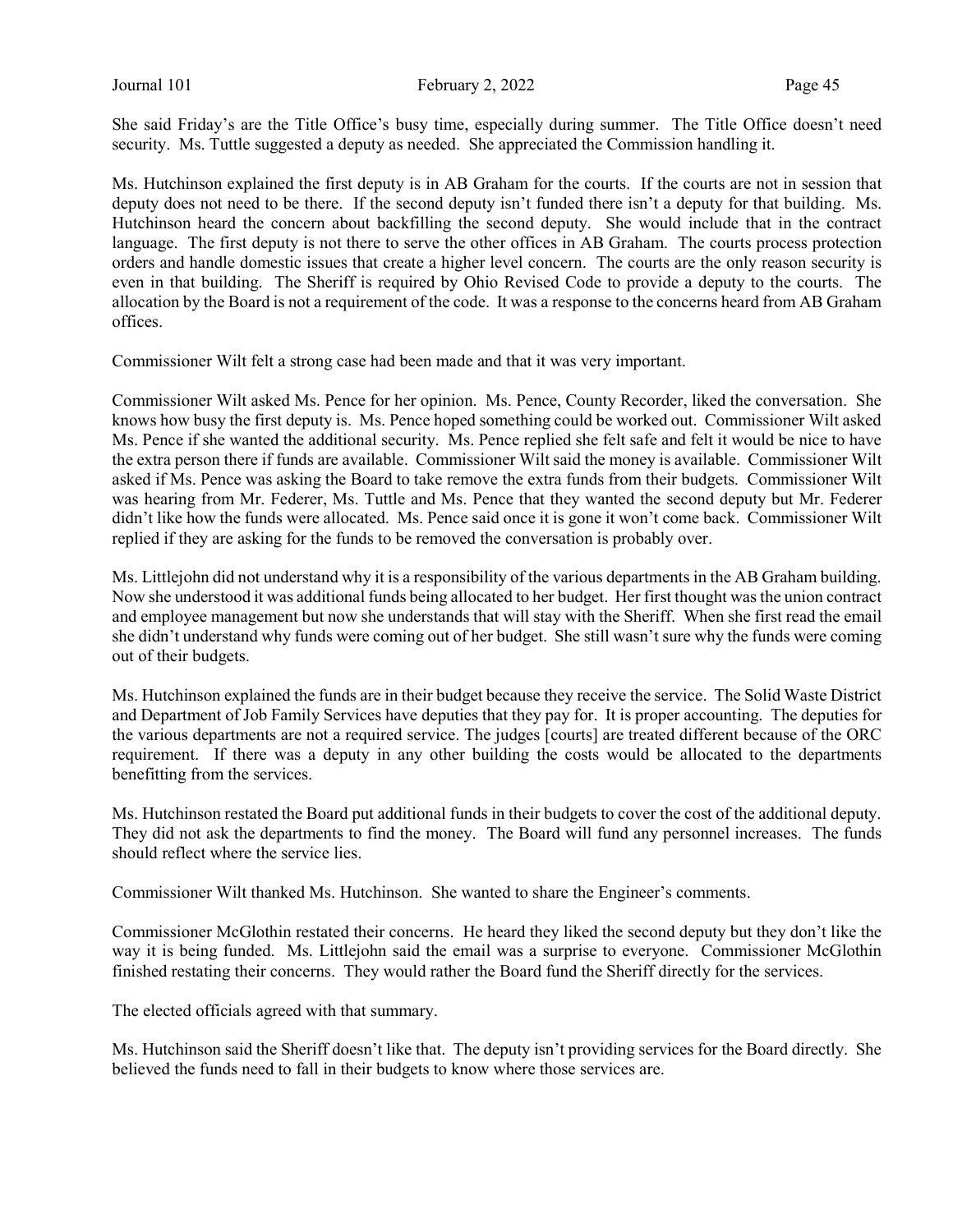Mr. Federer was confused about a contract for a deputy with Department of Job and Family Services (DJFS). Ms. Hutchinson explained the deputy at DJFS was not required it was done through a contract. Whoever is contracting for that and receiving the service should have the funds to pay for it.

Mr. Federer didn't like that all the elected officials would be lumped together instead of it being one entity. The Sheriff should be the entity so the elected officials in AB Graham can go to her if there are issues.

Commissioner Wilt and Ms. Hutchinson said that is how it would work with this contract. The Board would contract on behalf of the AB Graham elected officials with the Sheriff to provide a deputy. Ms. Hutchinson stressed the concerns brought forth today can easily be addressed in the contract. Mr. Federer felt that should be between the Commissioners and Sheriff. Ms. Hutchinson explained it would work the same

Commissioner Wilt asked Mr. Federer if it isn't done the way he wants do they want the Board to take the money back.

Mr. Federer replied it wasn't his call. It's the Board's decision. The Board should assess if the building is secure for its tenants and then supply what's needed. He respects Commissioner Wilt's decision. He didn't personally feel it was the prudent way to handle it and he disagreed with the rationale. He asked the Board to consider it as their building. He understood the funding was split up across the budgets but he felt it would be better to split it evenly five ways.

Commissioner Wilt noted Mr. Burr was unable to attend. She received an email from him regarding the matter. She read it for the record. "Mr. Burr is not opposed to the funding the Commission gave for security in AB Graham. He thanked the Commissioners for being generous enough to put the money in the departments' budgets to cover the cost of the deputy."

Mr. Federer agreed with half of that.

Ms. Tuttle didn't like the scheduled work hours of the deputies. She stated the Clerk of Courts office is a hybrid office. Common Pleas services, civil protection orders and titles are processed in the Title Office in AB Graham. They processed 700 civil protection orders last year and most were processed out of that location. Ms. Hutchinson responded the hours would be addressed in the contract.

Ms. Littlejohn stated she liked having the deputy in the building.

Commissioner McGlothin heard they want different hours but don't like the way the money was allocated. He asked if they weren't averse to it now that more was explained. It is no money coming out of the department budget.

Ms. Tuttle asked the status of recruiting deputies since these contracts take deputies off the streets. Commissioner Wilt responded ideally the addition of a contract should free up dollars to hire deputies to backfill. The recruitment issue is outside of that.

Mr. Federer gave his final comment. It was asked by Commissioner Wilt that the elected officials attend a Commission meeting to voice their concerns. He will leave it with the Commissioners to do what is best. If they want to continue as is that's fine. If they find merit it the comments from the elected officials that is the Commissioners' decision. They [Auditor, Treasurer, Clerk of Courts, and Recorder] attended to voice concern on an email received.

Commissioner Wilt hoped it was a pleasant surprise. She thanked them for coming.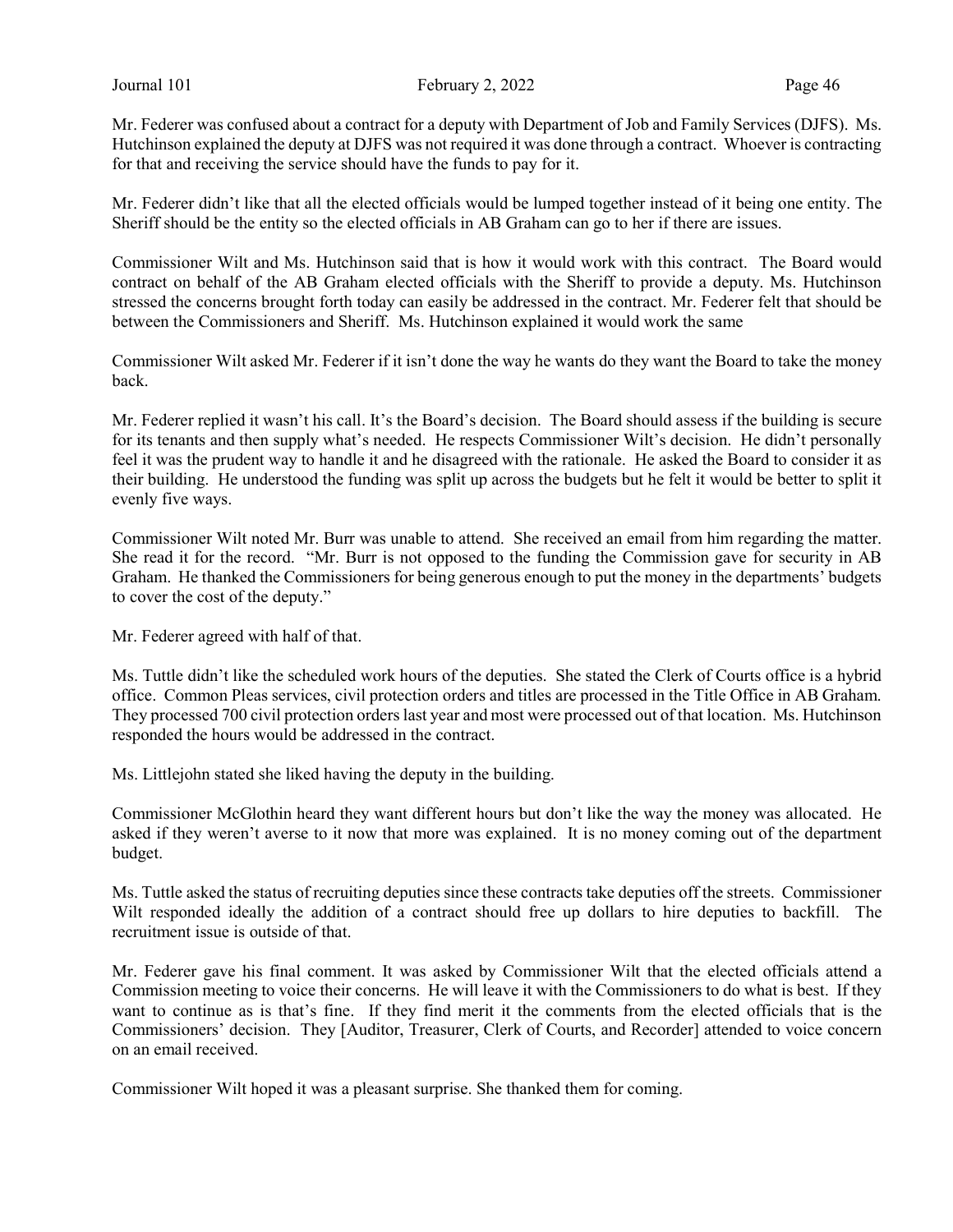Commissioner McGlothin thanked them for attending.

Ms. Littlejohn added with the explanations from Ms. Hutchinson she was appeased. She wanted to be safe.

The Board reviewed the calendar.

# County Administrator Updates:

Ms. Hutchinson said the weather is a big topic. She will be working with the Sheriff, Engineer, and EMA Director determining status of roads, weather conditions, etc. She did discuss with the directors that working from home is an option. However, if the offices are open proper staffing is required.

The JED (Joint Economic Development) agreement with Huber Heights has fallen apart. Clark County has not had positive feedback from them. Huber Heights is in search of a new city manager. Commissioner Wilt asked if the business building there was continuing. Ms. Hutchinson replied they are still building but the EPA frowns upon that. The EPA wants to see water and sewer to tap in. Huber Heights is holding this hostage. Ms. Hutchinson will contact the township and update them.

Ms. Tuttle added comment about the weather. She asked for communication about closures. Last year there was confusion with the courts. Ms. Hutchinson said Mr. Cooper was already working on that. Specific departments will be named that close and remain open. Ms. Tuttle asked if offices remain open that the sidewalks and parking lots be salted. Commissioner Wilt stated Buildings & Grounds does a good job on the parking lots and sidewalks.

#### Audience Comments:

Dale Henry read an article in August about contracting with Hamilton County instead of Montgomery County for autopsy services. He didn't understand why. Commissioner Wilt said the Board has contracts with both counties. The Board has worked with the Coroner on reviewing the policy of autopsies. There are many challenges. The Coroner is a separate elected official that guides that process. There are limited resources in Clark County to provide autopsies. Discussions have happened in the past about bringing that in house but the issues are resources and staffing. Montgomery County increased their price so some price checking was done and Hamilton County could do it at a lower rate. Since then Montgomery County has decreased their costs. Commissioner Wilt felt the biggest cost savings is preventative care.

The Board recessed until 10:00 a.m.

Call to Order, Commission President Wilt **Resolution 2022-0082** 

Following the pledge, Commissioner McGlothin moved to approve the minutes of the last meeting and dispense with reading of the same. Commissioner Wilt seconded the motion. The roll being called for passage resulted as follows:

Commissioner McGlothin, Yes; Commissioner Wilt, Yes

Commissioner McGlothin moved to approve the agenda in its entirety. Commissioner Wilt seconded the motion. The roll being called for passage resulted as follows:

Commissioner McGlothin, Yes; Commissioner Wilt, Yes

Commissioner Lohnes, Yes; Commissioner McGlothin, Yes; Commissioner Wilt, Yes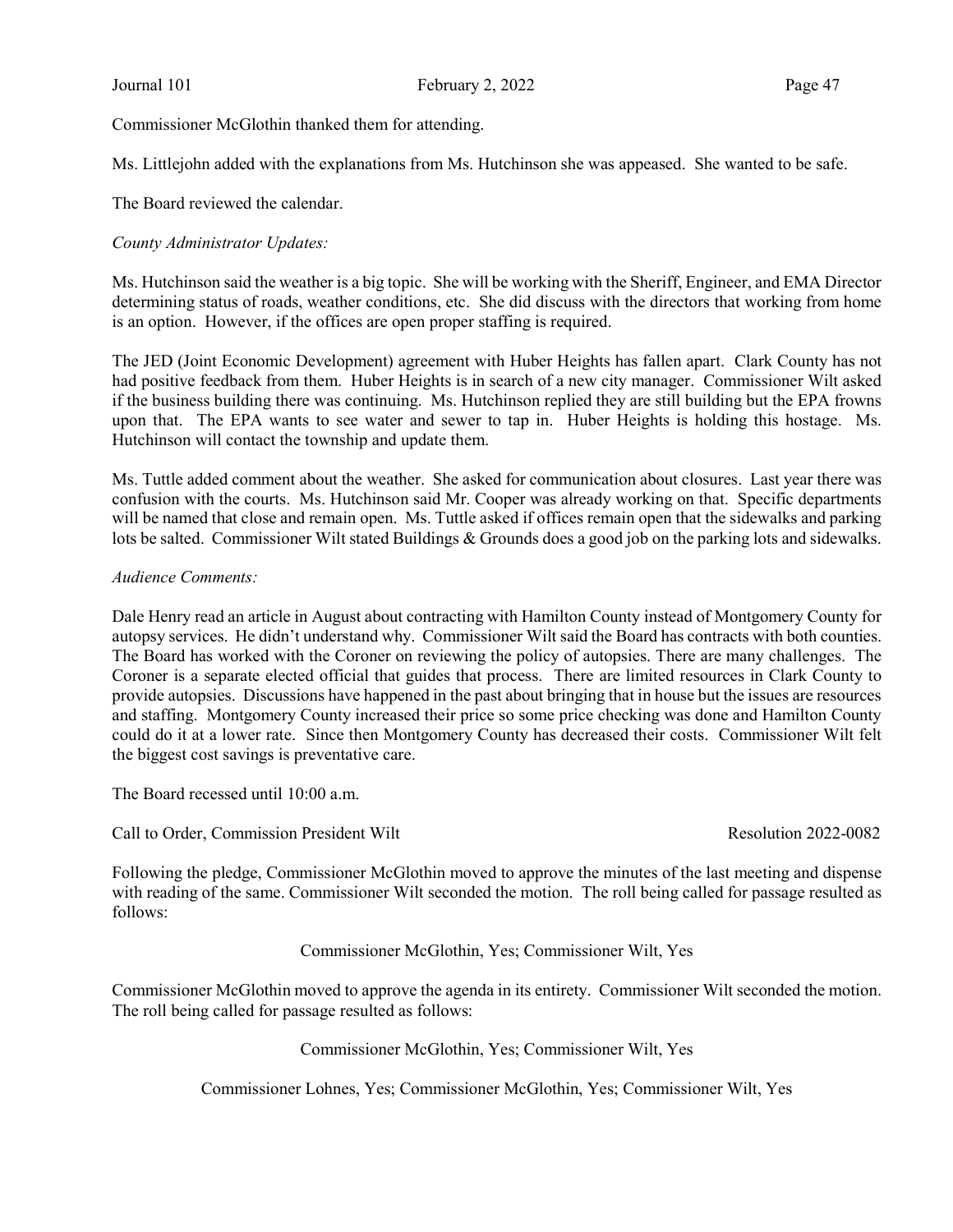Resolution 2022-0083 JFSC file

# Authorize Contract with Forensic Fluids Laboratories

Commissioner McGlothin moved, per the request of the Department of Job and Family Services, to authorize a contract with:

| <b>Organization Name:</b>    | Forensic Fluids Laboratories                  |
|------------------------------|-----------------------------------------------|
| <b>Organization Address:</b> | 225 Parsons Street, Kalamazoo, Michigan 49007 |
| In the amount of:            | \$17,000.00                                   |
| <b>Funding Source(s):</b>    | Children Services Levy                        |
| <b>Purpose:</b>              | To purchase drug testing supplies             |
| <b>Effective Dates:</b>      | March 1, 2022 through February 29, 2024       |

Further move to authorize the County Administrator to execute the contract and related documents.

Commissioner Wilt seconded the motion and the roll being called for its passage, the vote resulted as follows:

Commissioner McGlothin, Yes; Commissioner Wilt, Yes

# Resolution 2022-0084 SHRC file

# Authorize Fire Dispatching Contract(s) with Madison Township, Springfield Township, Moorefield Township, Pike Township, Bethel Township, Harmony Township and the City of New Carlisle

Commissioner McGlothin moved, per the request of the County Sheriff, to authorize contract(s) for fire dispatching services with:

| Township:               | Madison Township                          |  |  |
|-------------------------|-------------------------------------------|--|--|
| In the amount of:       | \$10,516.00                               |  |  |
| <b>Effective Dates:</b> | January 1, 2022 through December 31, 2022 |  |  |
| <b>Township:</b>        | Springfield Township                      |  |  |
| In the amount of:       | \$49,334.00                               |  |  |
| <b>Effective Dates:</b> | January 1, 2022 through December 31, 2022 |  |  |
| Township:               | Moorefield Township                       |  |  |
| In the amount of:       | \$40,920.00                               |  |  |
| <b>Effective Dates:</b> | January 1, 2022 through December 31, 2022 |  |  |
| <b>Township:</b>        | Pike Township                             |  |  |
| In the amount of:       | \$11,088.00                               |  |  |
| <b>Effective Dates:</b> | January 1, 2022 through December 31, 2022 |  |  |
| <b>Township:</b>        | <b>Bethel Township</b>                    |  |  |
| In the amount of:       | \$51,854.00                               |  |  |
| <b>Effective Dates:</b> | January 1, 2022 through December 31, 2022 |  |  |
| <b>Township:</b>        | Harmony Township                          |  |  |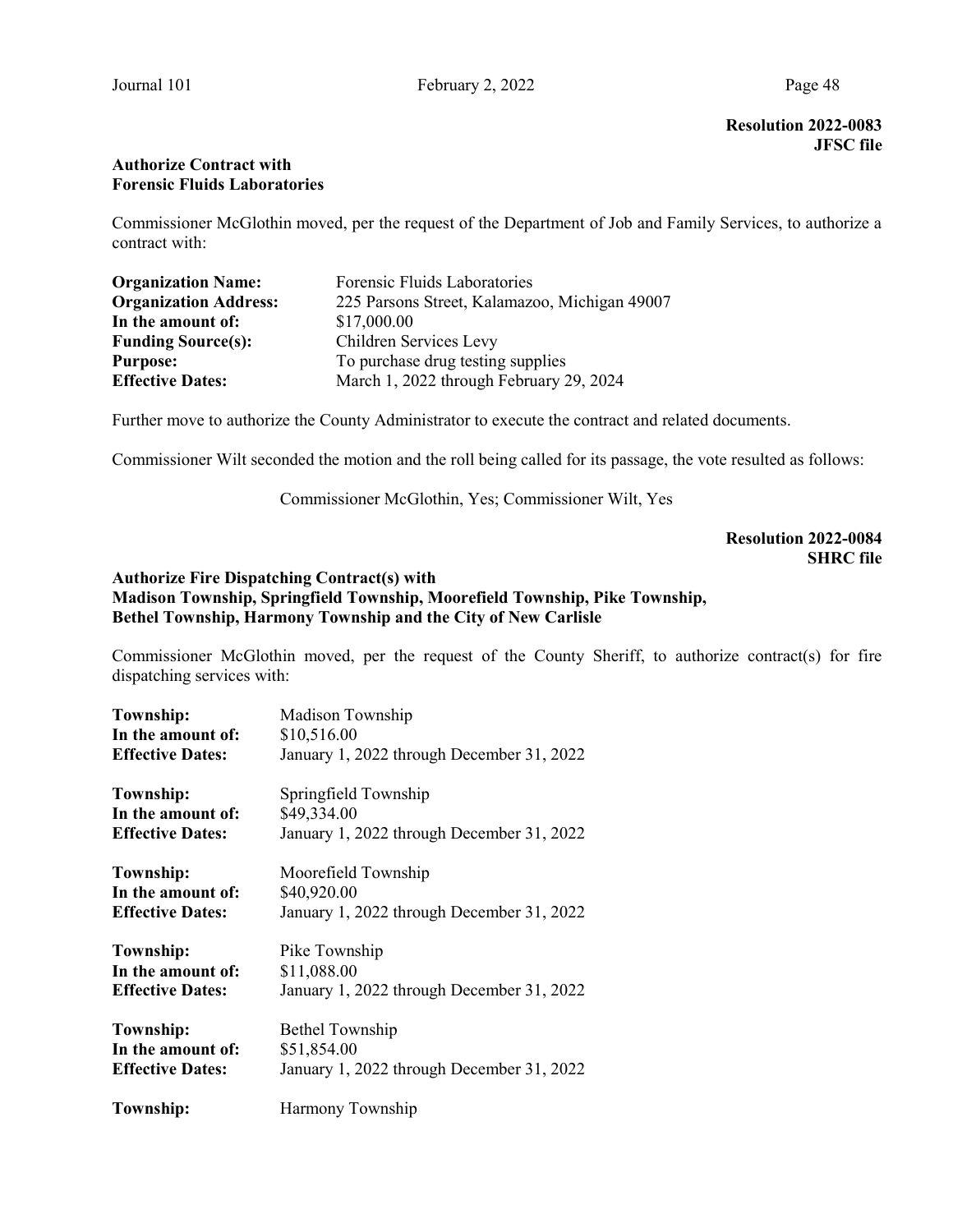| In the amount of:       | \$13,838.00                               |  |
|-------------------------|-------------------------------------------|--|
| <b>Effective Dates:</b> | January 1, 2022 through December 31, 2022 |  |
| City:                   | City of New Carlisle                      |  |
| In the amount of:       | \$30,822.00                               |  |
| <b>Effective Dates:</b> | January 1, 2022 through December 31, 2022 |  |

Further move to authorize the County Administrator to execute the contracts and related documents.

Commissioner Wilt seconded the motion and the roll being called for its passage, the vote resulted as follows:

Commissioner McGlothin, Yes; Commissioner Wilt, Yes

Resolution 2022-0085 SHRC file

# Authorize Law Enforcement Contract(s) with Springfield Metropolitan Housing Authority (SMHA)

Commissioner McGlothin moved, per the request of the County Sheriff, to authorize contract(s) for law enforcement services with:

| Organization:           | Springfield Metropolitan Housing Authority (SMHA) |
|-------------------------|---------------------------------------------------|
| In the amount of:       | \$132,760.18                                      |
| <b>Effective Dates:</b> | January 1, 2022 through December 31, 2022         |

Further move to authorize the County Administrator to execute the contracts and related documents.

Commissioner Wilt seconded the motion and the roll being called for its passage, the vote resulted as follows:

Commissioner McGlothin, Yes; Commissioner Wilt, Yes

# Resolution 2022-0086 SHRC file

#### Authorize Law Enforcement Contract(s) with Moorefield Township, Springfield Township, Mad River Township, Bethel Township and the City of New Carlisle

Commissioner McGlothin moved, per the request of the County Sheriff, to authorize contract(s) for law enforcement services with:

| Township:                         | Moorefield Township                       |  |  |
|-----------------------------------|-------------------------------------------|--|--|
| \$237,397.75<br>In the amount of: |                                           |  |  |
| <b>Effective Dates:</b>           | January 1, 2022 through December 31, 2022 |  |  |
| Township:                         | Springfield Township                      |  |  |
| In the amount of:                 | \$132,760.18                              |  |  |
| <b>Effective Dates:</b>           | January 1, 2022 through December 31, 2022 |  |  |
| Township:                         | Mad River Township                        |  |  |
| In the amount of:                 | \$119,178.87                              |  |  |
| <b>Effective Dates:</b>           | January 1, 2022 through December 31, 2022 |  |  |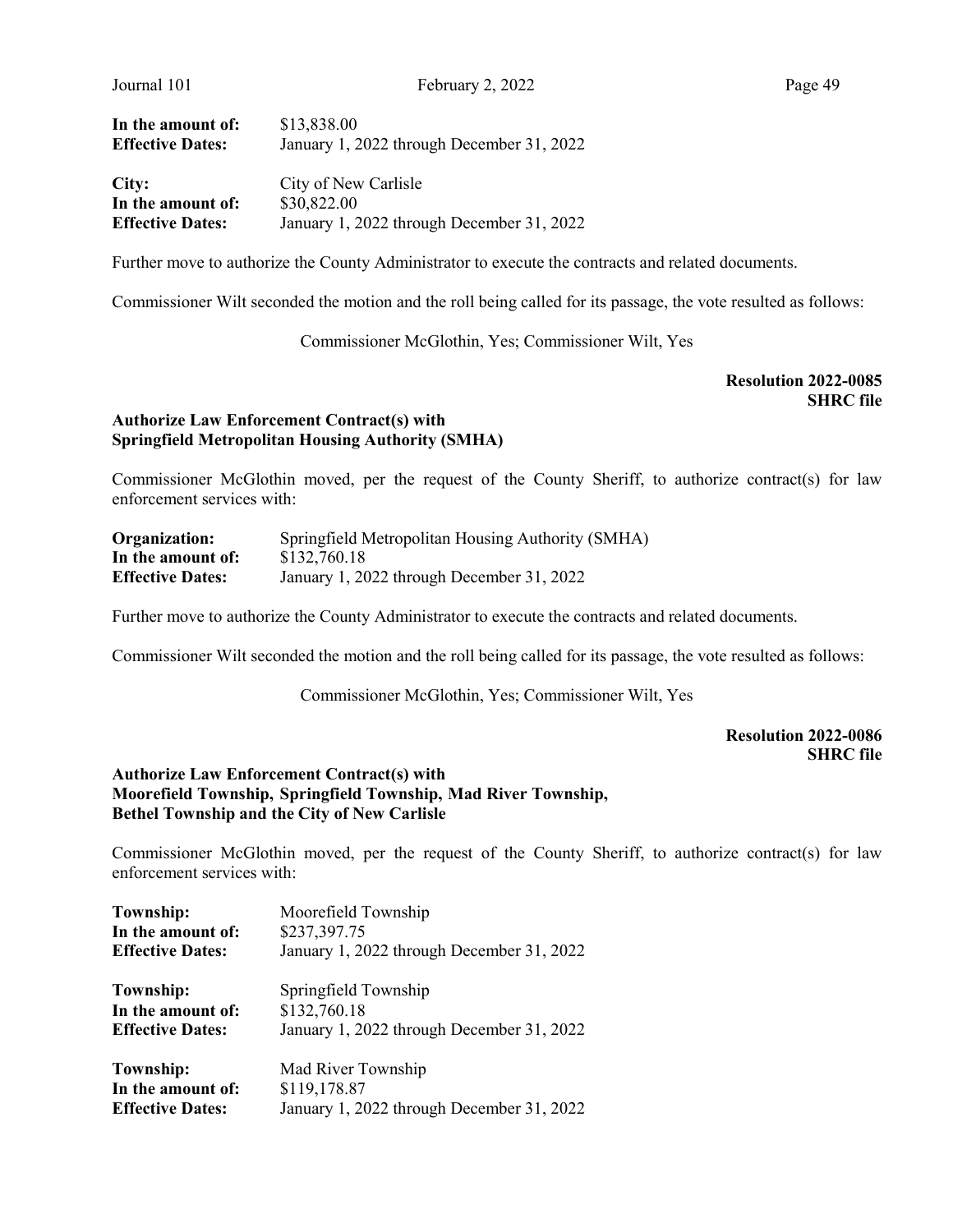| Township:               | <b>Bethel Township</b>                    |
|-------------------------|-------------------------------------------|
| In the amount of:       | \$119,178.87                              |
| <b>Effective Dates:</b> | January 1, 2022 through December 31, 2022 |
|                         |                                           |
| City:                   | City of New Carlisle                      |
| In the amount of:       | \$607,555.71                              |
| <b>Effective Dates:</b> | January 1, 2022 through December 31, 2022 |

Further move to authorize the County Administrator to execute the contracts and related documents.

Commissioner Wilt seconded the motion and the roll being called for its passage, the vote resulted as follows:

Commissioner McGlothin, Yes; Commissioner Wilt, Yes

# Resolution 2022-0087 DEED file

#### Acknowledge and Accept Fiduciary Deed(s)

Commissioner McGlothin moved to acknowledge and accept Fiduciary Deed(s) for the following:

| NAME              | <b>PARCEL</b>          |
|-------------------|------------------------|
| James W. Burrowes | $010-10-00030-301-008$ |

Commissioner Wilt seconded the motion and the roll being called for its passage, the vote resulted as follows:

Commissioner McGlothin, Yes; Commissioner Wilt, Yes

# Resolution 2022-0088 B&GC file

## Authorize Contract with Silco Fire & Security

Commissioner McGlothin moved, per the request of the Buildings & Grounds, to authorize a contract with:

| <b>Organization Name:</b>    | Silco Fire & Security                                                              |
|------------------------------|------------------------------------------------------------------------------------|
| <b>Organization Address:</b> | 4099 Industrial Drive, Dayton, Ohio 45430                                          |
| In the amount of:            | \$12,395.00                                                                        |
| <b>Funding Source(s):</b>    | Permanent Improvement Fund                                                         |
| <b>Purpose:</b>              | Public Safety Building elevator tie in for new control panel with existing control |
|                              | panel at the jail.                                                                 |
| <b>Effective Dates:</b>      | February 2, 2022                                                                   |

Further move to authorize the County Administrator to execute the contract and related documents.

Commissioner Wilt seconded the motion and the roll being called for its passage, the vote resulted as follows:

Commissioner McGlothin, Yes; Commissioner Wilt, Yes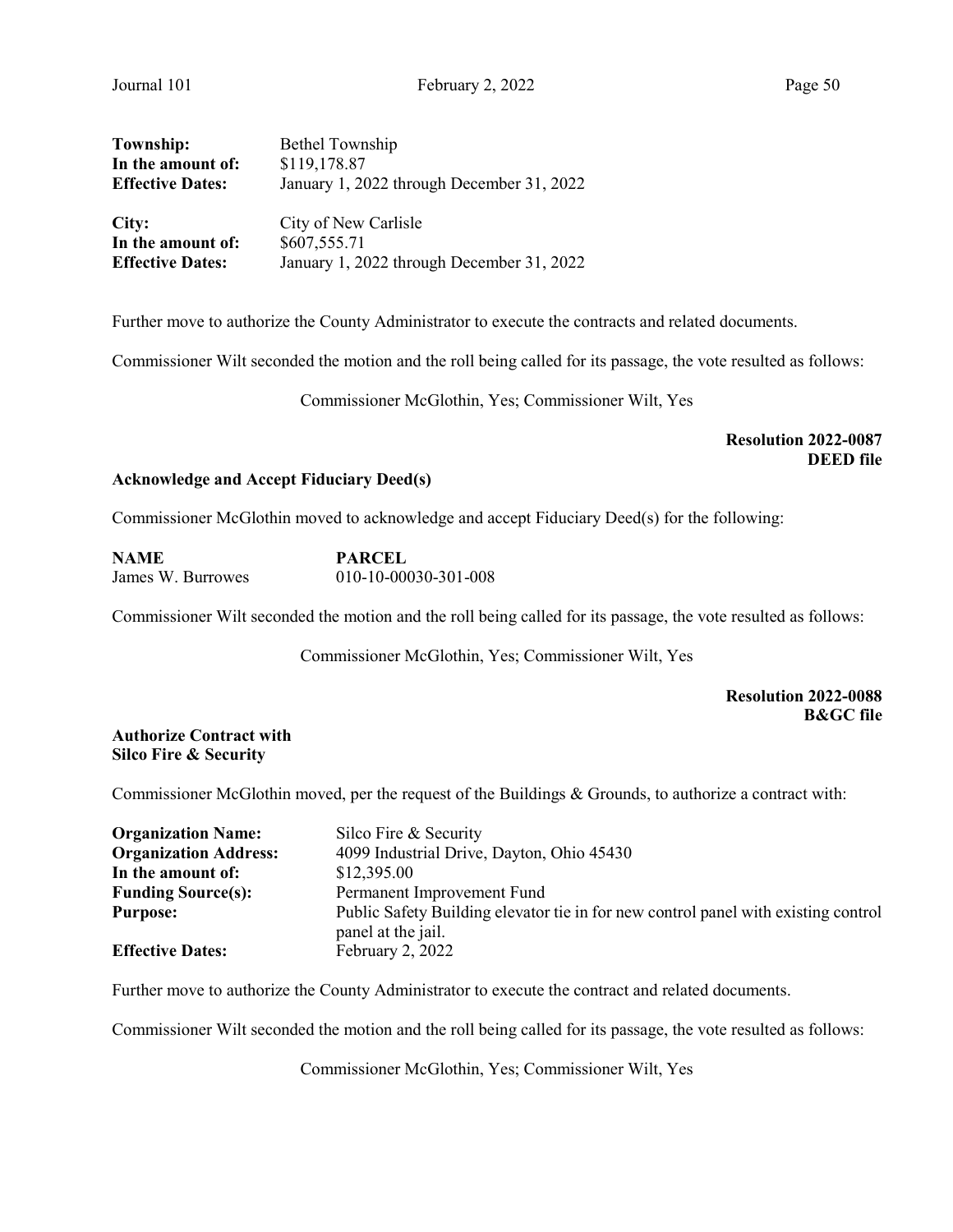# Approve Payment #1 to Gable Elevator Inc.

Commissioner McGlothin moved, per request of the Buildings & Grounds Director, to approve the following payment #1:

| <b>Payment to:</b>        | Gable Elevator, Inc.                          |
|---------------------------|-----------------------------------------------|
| <b>Address:</b>           | 121 E. Ascot Lane, Cuyahoga Falls, Ohio 44223 |
| <b>Services:</b>          | <b>Elevator Modernization</b>                 |
| Project:                  | <b>PSB</b> Elevator Modernization             |
| <b>Funding Source(s):</b> | PI Fund                                       |
| <b>Amount:</b>            | \$31,915.80                                   |
| Retainage:                | \$3,546.20                                    |
| <b>Retainage Held By:</b> | Park National Bank                            |

Commissioner Wilt seconded the motion and the roll being called for its passage, the vote resulted as follows:

Commissioner McGlothin, Yes; Commissioner Wilt, Yes

Resolution 2022-0090 UTLO file

# Authorize Placement on Tax Duplicate for Uncollected Water and Sewer Use Charges

Commissioner McGlothin moved, per the request of the Director of Utilities, to certify to the Auditor, as required by Sections 6117.02 and 6103.02 O.R.C. for placement on the 2022 real property tax list and duplicate against the following property:

| Property Owner: | Timothy S. King                                         |  |  |
|-----------------|---------------------------------------------------------|--|--|
| Address:        | 818 Spring Lake Circle, Enon, OH 45323                  |  |  |
|                 | 2101000005800018                                        |  |  |
|                 | Mad River Township                                      |  |  |
| Amount:         | \$577.31                                                |  |  |
| Comments:       | Sewer only, Uncollected charges, place on tax duplicate |  |  |
| Property Owner: | James & Jennifer Back                                   |  |  |
| Address:        | 4280 Arrowhead Trail, Enon, OH 45323                    |  |  |
|                 | 1801000006208010                                        |  |  |
|                 | Mad River Township                                      |  |  |
| Amount:         | \$1,367.20                                              |  |  |
| Comments:       | Sewer only, Uncollected charges, place on tax duplicate |  |  |
| Property Owner: | Howard & Sheraldean Aldrich                             |  |  |
| Address:        | 6880 Chama Trail, Enon, OH 45323                        |  |  |
|                 | 1801000006205011                                        |  |  |
|                 | Mad River Township                                      |  |  |
| Amount:         | \$678.49                                                |  |  |
| Comments:       | Sewer only, Uncollected charges, place on tax duplicate |  |  |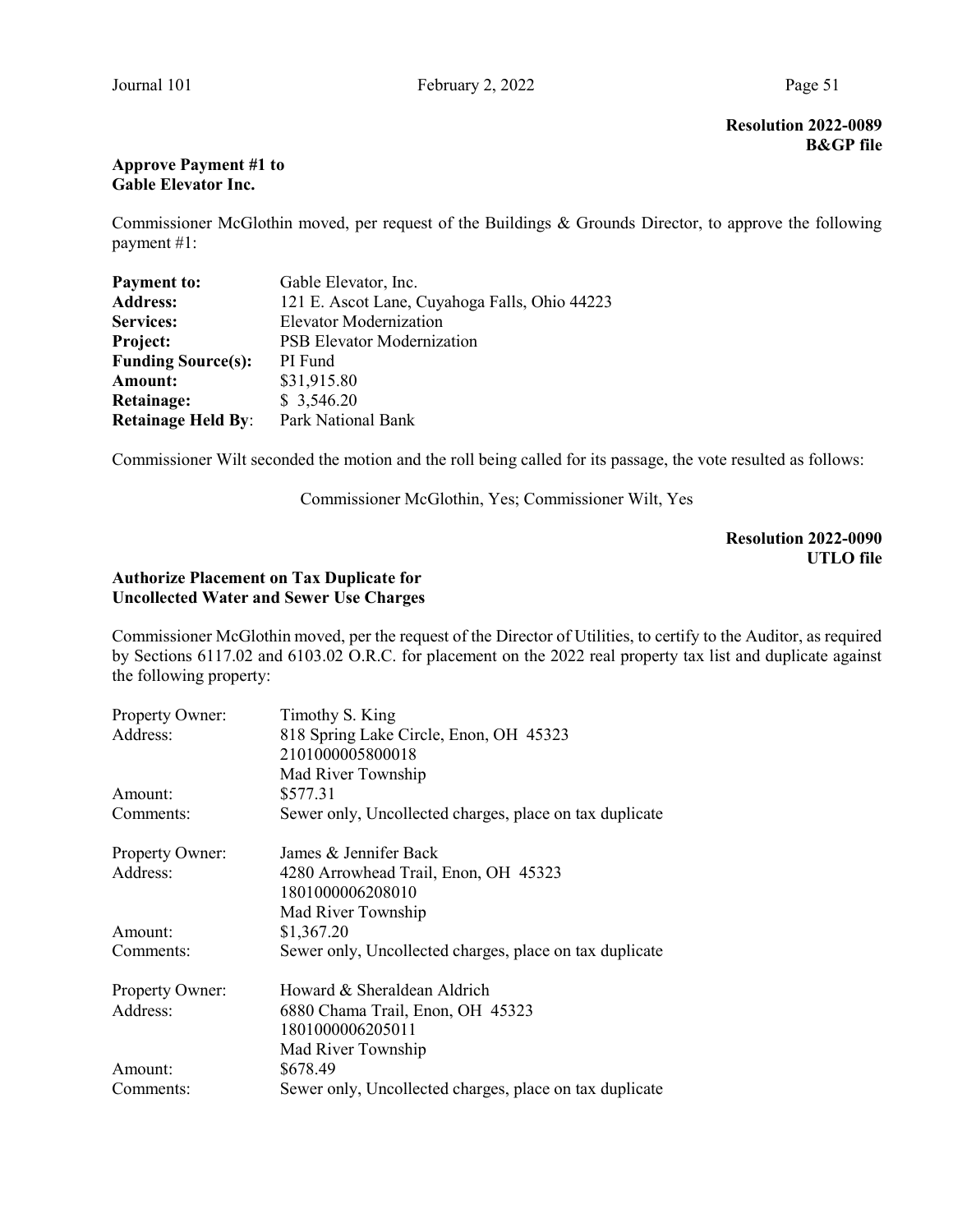| Property Owner:<br>Address: | Marion H. Moody<br>7080 Chama Trail, Enon, OH 45323                   |
|-----------------------------|-----------------------------------------------------------------------|
|                             | 1801000006107007                                                      |
|                             | Mad River Township                                                    |
| Amount:<br>Comments:        | \$1,190.94<br>Sewer only, Uncollected charges, place on tax duplicate |
|                             |                                                                       |
| Property Owner:             | Cassandra S. & Robert L. Trimble                                      |
| Address:                    | 7025 New Horizon Avenue, Enon, OH 45323                               |
|                             | 1801000006107005                                                      |
|                             | Mad River Township                                                    |
| Amount:                     | \$727.15                                                              |
| Comments:                   | Sewer only, Uncollected charges, place on tax duplicate               |
| Property Owner:             | Colin R. & Ruthann DeSpain                                            |
| Address:                    | 7276 New Horizon Avenue, Enon, OH 45323                               |
|                             | 1801000006102028                                                      |
|                             | Mad River Township                                                    |
| Amount:                     | \$615.90                                                              |
| Comments:                   | Sewer only, Uncollected charges, place on tax duplicate               |
| Property Owner:             | Janet D. Miller                                                       |
| Address:                    | 6977 Southern Vista Drive, Enon, OH 45323                             |
|                             | 1801000006209001                                                      |
|                             | Mad River Township                                                    |
| Amount:                     | \$525.12                                                              |
| Comments:                   | Sewer only, Uncollected charges, place on tax duplicate               |
| Property Owner:             | Kirsten & Douglas Tumbleson                                           |
| Address:                    | 7357 Stine Road, Enon, OH 45323                                       |
|                             | 1801000006300003                                                      |
|                             | Mad River Township                                                    |
| Amount:                     | \$793.14                                                              |
| Comments:                   | Sewer only, Uncollected charges, place on tax duplicate               |
| Property Owner:             | Paul D. & Donna M. Evans                                              |
| Address:                    | 6981 Tall Timber Trail Enon, OH 45323                                 |
|                             | 1801000006207001                                                      |
|                             | Mad River Township                                                    |
| Amount:                     | \$1,190.94                                                            |
| Comments:                   | Sewer only, Uncollected charges, place on tax duplicate               |
|                             |                                                                       |
| Property Owner:<br>Address: | Rebecca Seaberg<br>4325 West Enon, OH 45323                           |
|                             | 1801000006105015                                                      |
|                             |                                                                       |
|                             | Mad River Townhip                                                     |
| Amount:                     | \$793.14                                                              |
| Comments:                   | Sewer only, Uncollected charges, place on tax duplicate               |

Commissioner Wilt seconded the motion and the roll being called for its passage, the vote resulted as follows: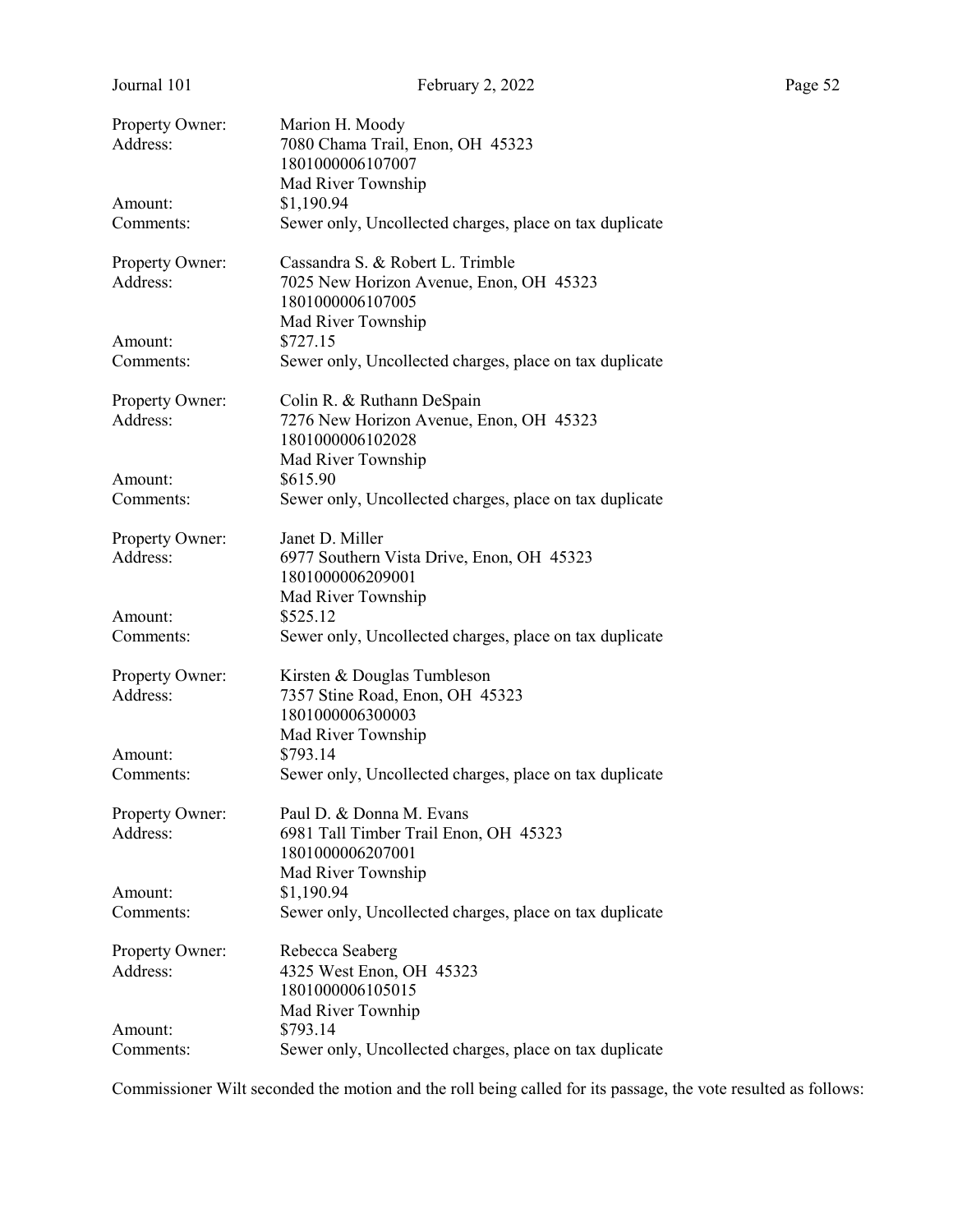Commissioner McGlothin, Yes; Commissioner Wilt, Yes

# Resolution 2022-0091 INVS file

#### Authorize Disposal of Obsolete Equipment

Commissioner McGlothin moved, per the request of the Sheriff's Office, to dispose of the following by having the selling price credited to the purchase price of new equipment per section 307.12(G) of the Ohio Revised Code:

Lifepak 1000 AED—Serial #43279795 Lifepak 1000 AED—Serial #43286692 Lifepak 1000 AED—Serial #43279800 Lifepak 1000 AED—Serial #43279797 Lifepak 1000 AED—Serial #43279799 Lifepak 1000 AED—Serial #43279794 Lifepak 1000 AED—Serial #43279796 Lifepak 1000 AED—Serial #43279793 Lifepak 1000 AED—Serial #43286693 Lifepak 1000 AED---Serial #43279801

The above units will be traded to the company below toward the purchase of new AEDs.

AED.US 617 Bradley Ct. Franklin, TN 37067 Phone: 800-695-1209

Commissioner Wilt seconded the motion and the roll being called for its passage, the vote resulted as follows:

Commissioner McGlothin, Yes; Commissioner Wilt, Yes

## Resolution 2022-0092 INVP file

#### Authorize Purchase of Vehicle for the Dog Warden

Commissioner McGlothin moved, per the request of the Dog Warden, to authorize the purchase of a 2022 Ford F150 from White's Ford for a cost of \$37,496.60 to be paid for from the Permanent Improvement Fund (4010).

Further move to authorize the County Administrator to execute contract and related documents.

Commissioner Wilt seconded the motion and the roll being called for its passage, the vote resulted as follows:

Commissioner McGlothin, Yes; Commissioner Wilt, Yes

 Resolution 2022-0093 FINT file

#### Approve Issuance of Warrants for Then and Now(s)

Commissioner McGlothin moved, upon the recommendation of the County Administrator to approve the issuance of warrants for then and now(s) are as follows: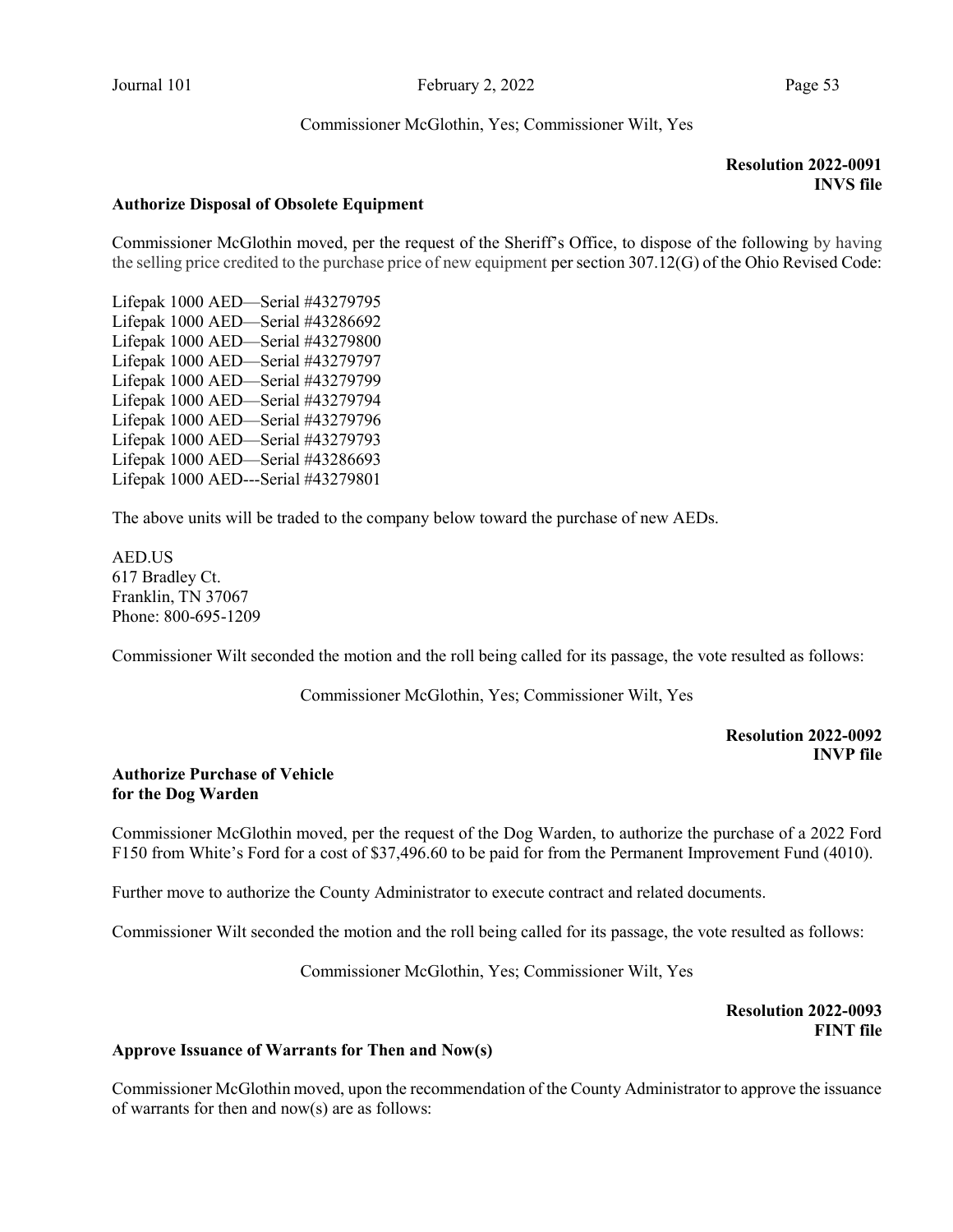| P.O. Number | Fund                                                   | Vendor                                                                           | <b>Date Purchase</b> | Amount  |
|-------------|--------------------------------------------------------|----------------------------------------------------------------------------------|----------------------|---------|
| 220022778   | General (Sheriff)                                      | Brian Melchi (Ollies)                                                            | 12/23/2021           | \$24.65 |
|             |                                                        | Reason: Items purchased for emergency after 2021 blanket purchase order expired. |                      |         |
| 220022888   | General (Sheriff)                                      | Columbus Time Recorder 12/31/2021                                                |                      | \$42.40 |
|             | Reason: Item needed in period after close out of 2021. |                                                                                  |                      |         |

Commissioner Wilt seconded the motion and the roll being called for its passage, the vote resulted as follows:

Commissioner McGlothin, Yes; Commissioner Wilt, Yes

**Corrected**  Resolution 2022-0094 TRAV file

#### Approve Travel/Expense Allowance

Commissioner McGlothin moved, per request of the following Department Director(s) or Elected Official(s) to approve the following travel allowances.

| Dept.     | <b>Name</b> | <b>Purpose</b>            | <b>Place</b> | Date    | Cost     |
|-----------|-------------|---------------------------|--------------|---------|----------|
| Prob. Ct. | Judge Carey | Ohio Assoc. of            | Dayton, OH   | 2/11/22 | \$428.50 |
|           |             | Prob. Judges Winter Conf. |              |         |          |

Further move reimbursements shall comply with all requirements of the Travel Policy as adopted in the Personnel Manual.

Commissioner Wilt seconded the motion and the roll being called for its passage, the vote resulted as follows:

Commissioner McGlothin, Yes; Commissioner Wilt, Yes

# Resolution 2022-0095 HISV file

#### Acknowledge Receipt of Certificate of Estimated Property Tax Revenue

Commissioner McGlothin moved, upon the recommendation of the County Administrator, to acknowledge the receipt of the Certificate of Estimated Property Tax Revenue for the proposed museum levy for the Clark County Historical Society.

Commissioner Wilt seconded the motion and the roll being called for its passage, the vote resulted as follows:

Commissioner McGlothin, Yes; Commissioner Wilt, Yes

Resolution 2022-0096 HISV file

Resolution to Proceed with Submission of Renewal Levy of 0.3 mill for Maintenance and Operation of a Free Public Museum of Art, Science, or History, Clark County, Ohio, to be Certified to the Board of Elections for Placement on the May 3, 2022 Ballot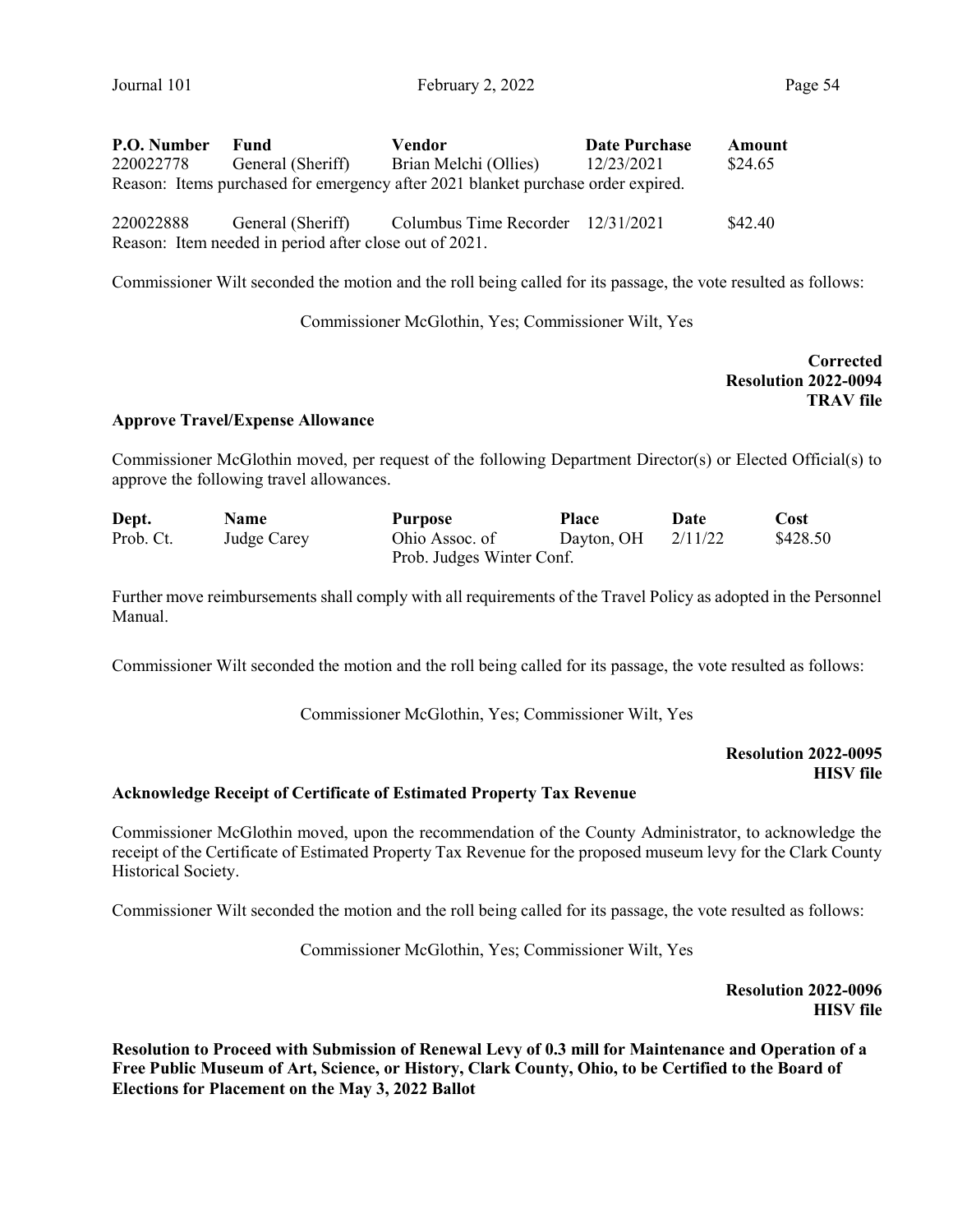Commissioner McGlothin moved, upon the recommendation of the County Administrator, per request of Executive Director of the Clark County Historical Society to adopt the following resolution proposing the submission of a renewal levy of 0.3 mill, for the maintenance and operation of a free public museum of art, science, or history in Clark County, Ohio; and authorizing the Clerk to certify a copy of said resolution to the Board of Elections, for placement on the May 3, 2022 Ballot.

#### Resolution

The Board of Commissioners of Clark County, Ohio, declares, after careful examination of the records of Clark County, Ohio, that the amount of taxes which may be raised within the ten-mill limitation will be insufficient to provide for the necessary requirements of the County, and that it is necessary to levy a renewal tax in excess of such limitation for the purpose of the maintenance and operation of a free museum of art, science, or history, as authorized by O.R.C. Sections 5705.19 (AA) and 5705.191.

Be it therefore resolved that the Board of Commissioners of Clark County hereby certifies to the Board of Elections a renewal 0.3 mill levy, for the aforementioned purpose;

Be it further resolved that said renewal levy shall constitute a tax of 0.3 mill, said rate not exceeding 0.3 mill for each one dollar of valuation, which amounts to \$0.03 for each one hundred dollars of valuation, for a period of five (5) years, as follows: 2022, 2023, 2024, 2025, and 2026;

Be it further resolved, that said election on this renewal levy shall be held on May 3, 2022.

It is further resolved that this resolution shall become effective upon passage.

Be it resolved, that publication of notice of said election shall be made in one or more newspapers of general circulation in the county, once a week for two consecutive weeks prior to the election. The notice shall state the purpose, the proposed renewal levy in rates expressed in dollars and cents for each one hundred dollars of valuation, as well as in mills for each one dollar of valuation, the number of years during which such renewal levy will be in effect, the first month and year in which the tax will be levied, and the time and place of the election.

Be it further resolved, that the Clerk of this Board is hereby directed to certify a copy of this resolution, accompanied by the Auditor's certification, to the Board of Elections of Clark County, Ohio, in the manner provided by Sections 5705.03, 5705.19 and 5705.25 Revised Code of Ohio.

Commissioner Wilt seconded the motion and the roll being called for its passage, the vote resulted as follows:

Commissioner McGlothin, Yes; Commissioner Wilt, Yes

Add On Resolution 2022-0097 COCL file

#### Accept Lease Agreement with Paul E. Baker

Commissioner McGlothin moved, per the request of the Clerk of the Common Pleas Court, to accept the following lease agreement:

Lessor: Paul E. Baker

Lessor's Address: 7472 Coffin State Road, Springfield, Ohio 45504 Leased Property Address: 430 North Main Street, New Carlisle, Ohio 45344